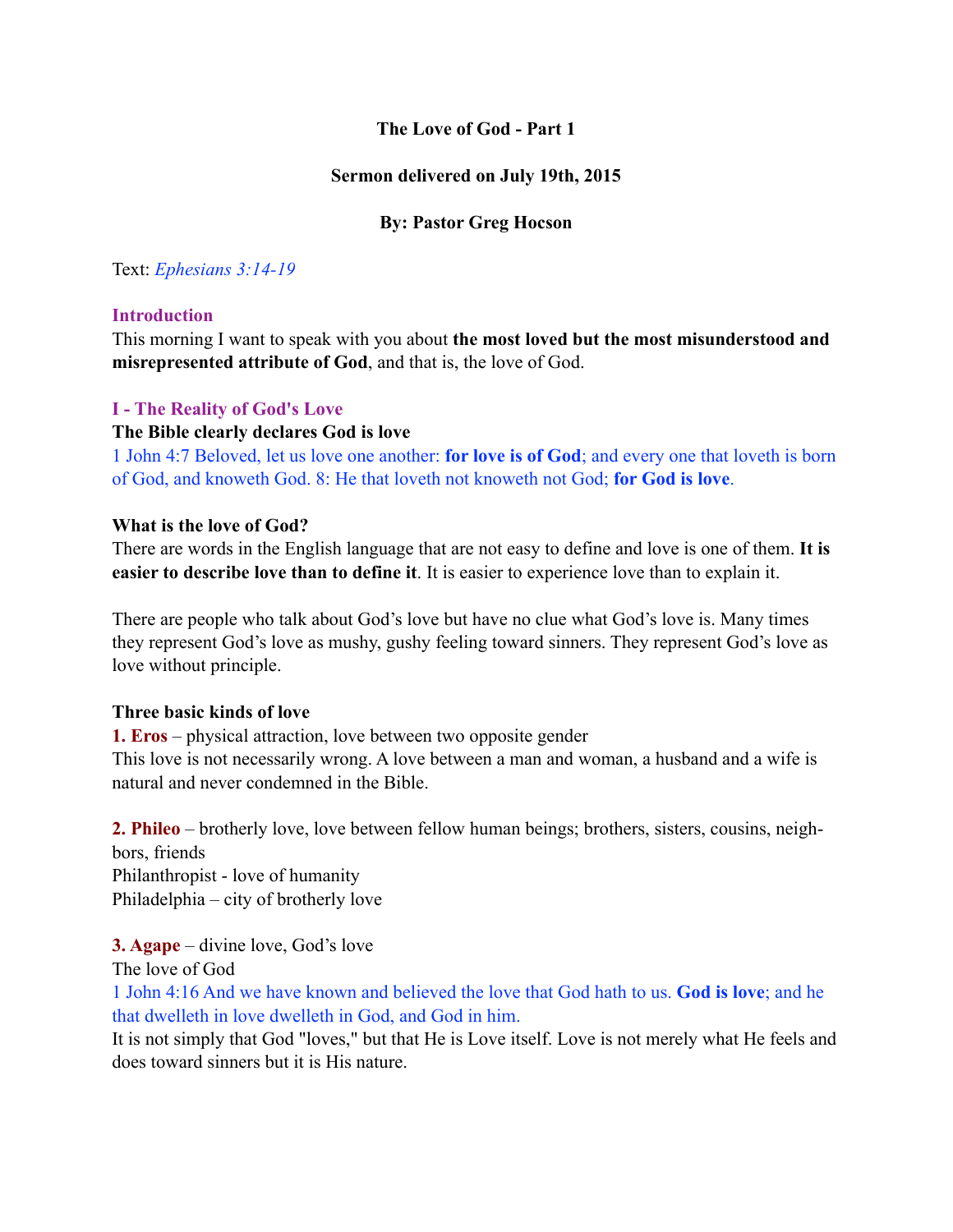The **love of God** is the attribute of God by which He is inclined (tendency) to seek the highest good for His creatures and the communication (giving) of Himself to them regardless of the sacrifice involved.

## **Comprehending the Incomprehensible**

In our text this morning we see the heart of the apostle Paul. Paul's prayer and desire for the Christians in Ephesus, is that they ...

18: May be able to **comprehend** with all saints what is the breadth, and length, and depth, and height; 19: **And to know the love of Christ, which passeth knowledge**, that ye might be filled with all the fulness of God.

Paul's heart was full to overflowing. **He had a deep sense of the love of Christ, and he expressed a wish that they should understand it.**

## **Praying for an impossibility?**

But it seems that Paul is praying an impossible thing. His desire was that they may have a fuller and deeper comprehension of the love of Christ.

He is praying that they might comprehend and know the love of Christ, which passeth the knowledge, that is, that they will know that which is incomprehensible. He is expressing a desire that they should know and understand that which cannot be known and understood.

Knowledge of Christ's love is far beyond the capability of human reason. No one can attain to a full view of it. **But it can be known and experienced**, and it is only known by those who are God's children, filled with all the fulness of God.

## **Does God Love You and Me?**

It is good to know that God is love, but better still, to know that God loves you and me! **It is one thing to know that God is love, but it is another thing to know and feel and experience the love of God**. To know and feel and to have a lively sense of God's love, is **one of the highest privileges of the Christian**.

God loves each of us as if there were only one of us. **He loves me like I was His only child, He loves you like you were His only child***.* The reason I can say that is this, because He truly loved us.

John 3:16 For God so loved the world, that he gave his only begotten Son, that whosoever believeth in him should not perish, but have everlasting life.

John 15:13 Greater love hath no man than this, that a man lay down his life for his friends.

Romans 5:8 But God commendeth his love toward us, in that, while we were yet sinners, Christ died for us.

Ephesians 2:4 But God, who is rich in mercy, for his great love wherewith he loved us,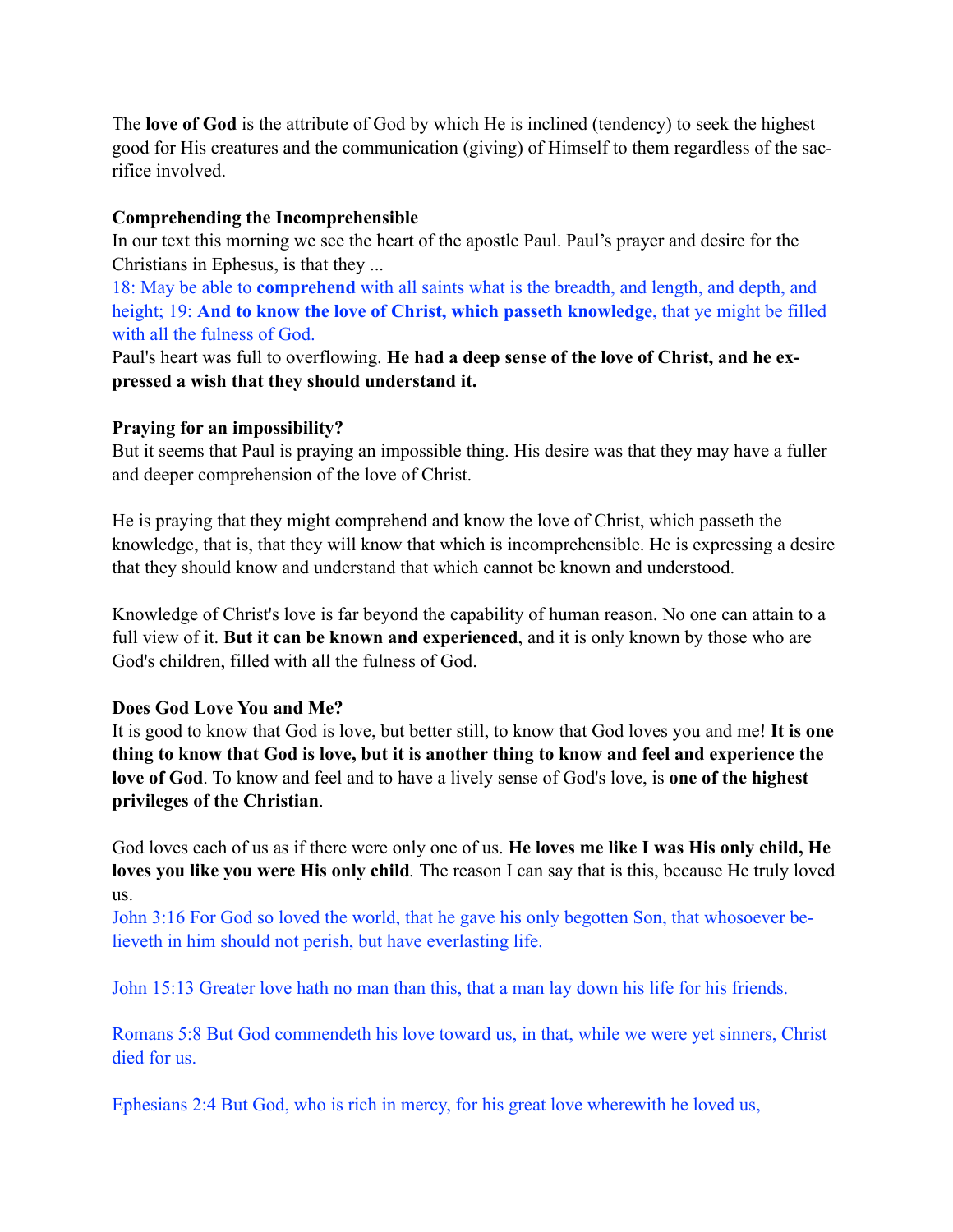1 John 3:1 Behold, what manner of love the Father hath bestowed upon us, that we should be called the sons of God: therefore the world knoweth us not, because it knew him not.

1 John 4:9 In this was manifested the love of God toward us, because that God sent his only begotten Son into the world, that we might live through him. 10: Herein is love, not that we loved God, but that he loved us, and sent his Son to be the propitiation for our sins. It is true that the love of God surpasses knowledge; that it is beyond comprehension. But, **even though, it is too great to be fully understood, it can be known and experienced**.

The sermon today is an attempt to help us know and understand the love of God.

*Jesus loves me this I know For the Bible tells me so*.

I love this song, but my prayer is that you will know that God loves you, not only because the Bible says so, but that you will also know it by experience. Romans 5:5 And hope maketh not ashamed; **because the love of God is shed abroad in our hearts by the Holy Ghost** which is given unto us.

May you experience the love of Christ, though it is too great to be fully comprehended.

What should we know and understand about the love of Christ? **Where do we begin?** A good place to start is to know and understand the greatness of God's love.

## **II - The Greatness of God's Love**

18: **May be able to comprehend with all saints what is the breadth, and length, and depth, and height**; 19: And to know the love of Christ, which passeth knowledge, that ye might be filled with all the fulness of God.

The breadth, length, depth and height express **the greatness and completeness of the love of Christ**. Paul wants them to know how great the love of God is, for them.

### **1. Great in Breadth (width)**

How wide is the love of God? **God's love is wide enough to include every person**.

John 3:16 For God so loved the world, that he gave his only begotten Son, that whosoever (indiscriminate and universal) believeth in him should not perish, but have everlasting life. 17: For God sent not his Son into the world to condemn the world; but that the world through him might be saved.

His love is not limited to any race or nationality, not limited to ones place or regions, not limited to ones gender or group.

Revelation 5:8 And when he had taken the book, the four beasts and four and twenty elders fell down before the Lamb, having every one of them harps, and golden vials full of odours, which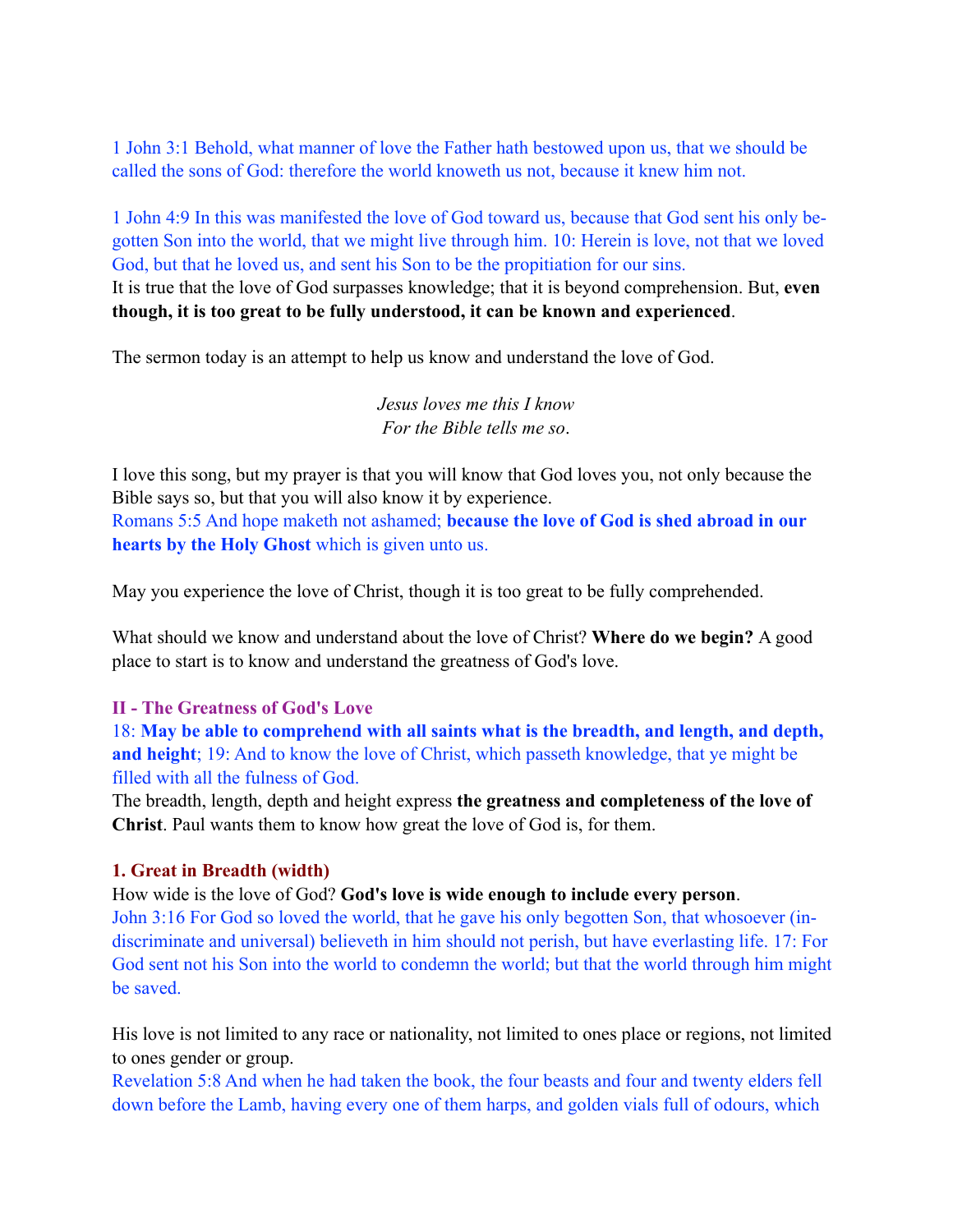are the prayers of saints. 9: And they sung a new song, saying, Thou art worthy to take the book, and to open the seals thereof: for thou wast slain, and hast redeemed us to God by thy blood out of **every kindred, and tongue, and people, and nation**;

John 4:42 And said unto the woman, Now we believe, not because of thy saying: for we have heard him ourselves, and know that this is indeed the Christ, **the Saviour of the world**.

There is no sinner beyond the reach of the love of our Lord Jesus Christ. God's love is wide enough to include every race, nationality, age, gender, education, economic status, etc.

> *Deep and wide Deep and wide There's a fountain flowing deep and wide Wide and deep Wide and deep There's a fountain flowing wide and deep*.

#### **2. Great in Length**

How enduring is the love of God? **God's love is long enough to endure through all eternity**.

A length that stretches from eternity past and reaches all the way to eternity future. There is no love that is any longer and stretches any greater length than the love of Christ at the cross. It expands the eternity. This is the love of Christ for us. It is rooted in eternity past and it shall continue throughout all of the ages to come.

Jeremiah 31:3 The LORD hath appeared of old unto me, saying, Yea, I have loved thee with an **everlasting love**: therefore with lovingkindness have I drawn thee.

Ephesians 2:4 But God, who is rich in mercy, for his great love wherewith he loved us, 5: Even when we were dead in sins, hath quickened us together with Christ, (by grace ye are saved;) 6: And hath raised us up together, and made us sit together in heavenly places in Christ Jesus: 7: That in the ages to come he might shew the exceeding riches of his grace in his kindness toward us through Christ Jesus.

Romans 8:38 For I am persuaded, that neither death, nor life, nor angels, nor principalities, nor powers, nor things present, nor things to come, 39: Nor height, nor depth, nor any other creature, shall be able to separate us from the love of God, which is in Christ Jesus our Lord.

There is no end for the love of Christ.

#### **3. Great in Depth**

How deep is the love of God? How deep is the love of Christ? How far has He reached down? **a. God's love is deep enough to reach down to the worst sinner**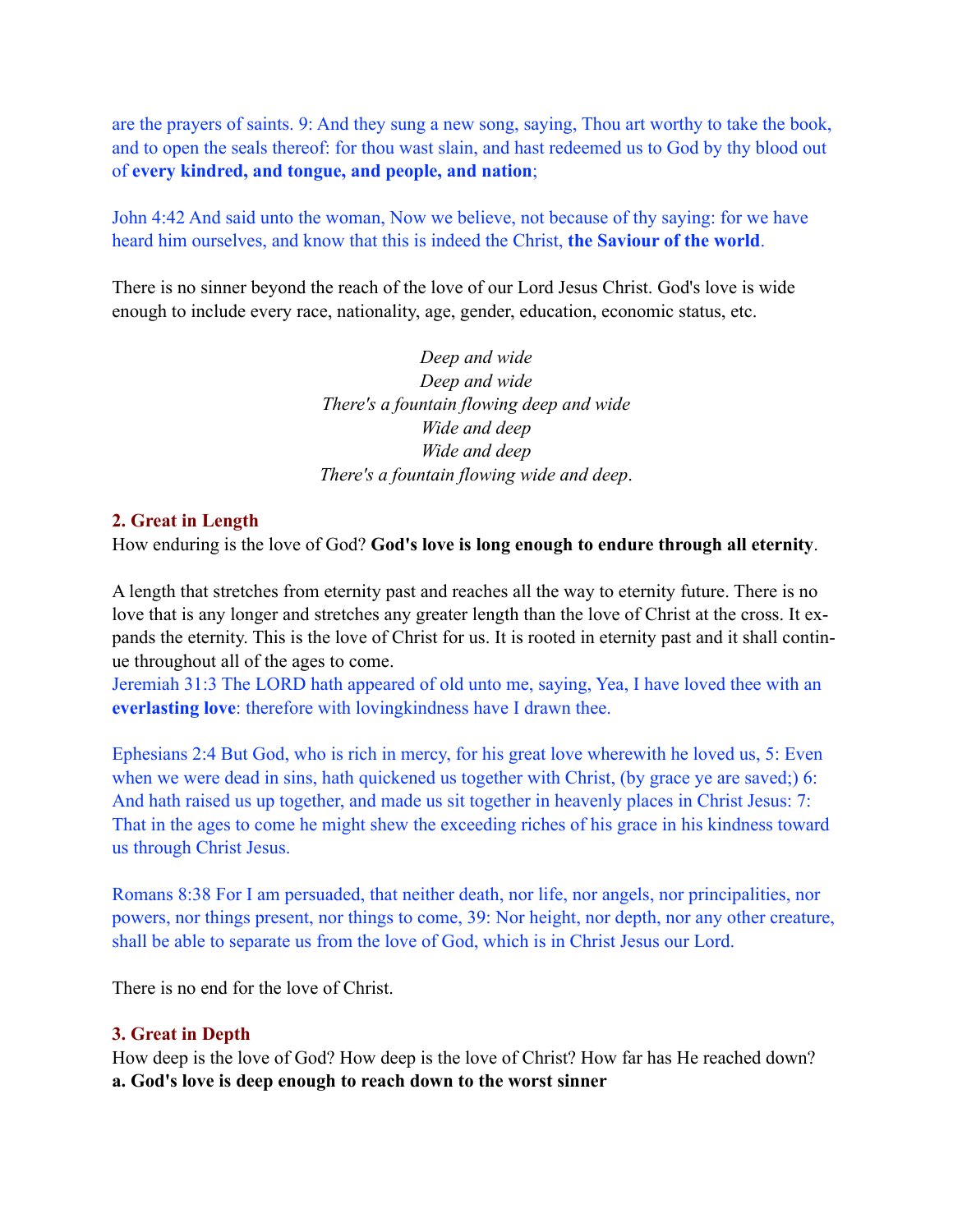*Ephesians 2:1 And you hath he quickened, who were dead in trespasses and sins; 2: Wherein in time past ye walked according to the course of this world, according to the prince of the power of the air, the spirit that now worketh in the children of disobedience: 3: Among whom also we all had our conversation in times past in the lusts of our flesh, fulfilling the desires of the flesh and of the mind; and were by nature the children of wrath, even as others. 4: But God, who is rich in mercy, for his great love wherewith he loved us, 5: Even when we were dead in sins, hath quickened us together with Christ, (by grace ye are saved;)*

**All the way down into the grave, where sinners are**. That is where He found us. We were dead. We were foul, rotten, corrupting, stinking dead corpses. We had no life. We didn't have a single heartbeat toward God.

> *When the Savior reached down for me When he reached way down for me I was lost and undone without God or his Son When he reached down his hand for me*.

No one is too deep down in sin but that the cross and the love of Christ is not able to reach. His love is so deep that it reaches all the way down to them and save them and deliver them.

### **b. God's love is deep enough that He stooped to where we are**

In order to reached down for us, He stooped low. How low?

Philippians 2:5 Let this mind be in you, which was also in Christ Jesus: 6: Who, being in the form of God, thought it not robbery to be equal with God: 7: But made himself of no reputation, and took upon him the form of a servant, and was made in the likeness of men: 8: And being found in fashion as a man, he humbled himself, and became obedient unto death, even the death of the cross.

Oh, how low has God come with that wondrous love of His! How He stooped to our low estate. From what depths has He sought to rescue His wayward, erring children.

*The depth of the love of Jesus! Consider it as stooping to look upon such an insignificant creature as man! View the depth of that love in receiving such sinful creatures into His embrace! O sinner! you cannot have gone too deep for Christ's love to reach you. O backslider! you cannot have sinned too foully for forgiveness*. - C. H. Spurgeon

### **4. Great in Height**

How high is the love of God? **God's love is high enough to take us to highest place and honor**.

Ephesians 2:4 But God, who is rich in mercy, for his great love wherewith he loved us, 5: Even when we were dead in sins, hath quickened us together with Christ, (by grace ye are saved;) 6: **And hath raised us up together, and made us sit together in heavenly places in Christ Jesus:** 7: That in the ages to come he might shew the exceeding riches of his grace in his kindness toward us through Christ Jesus.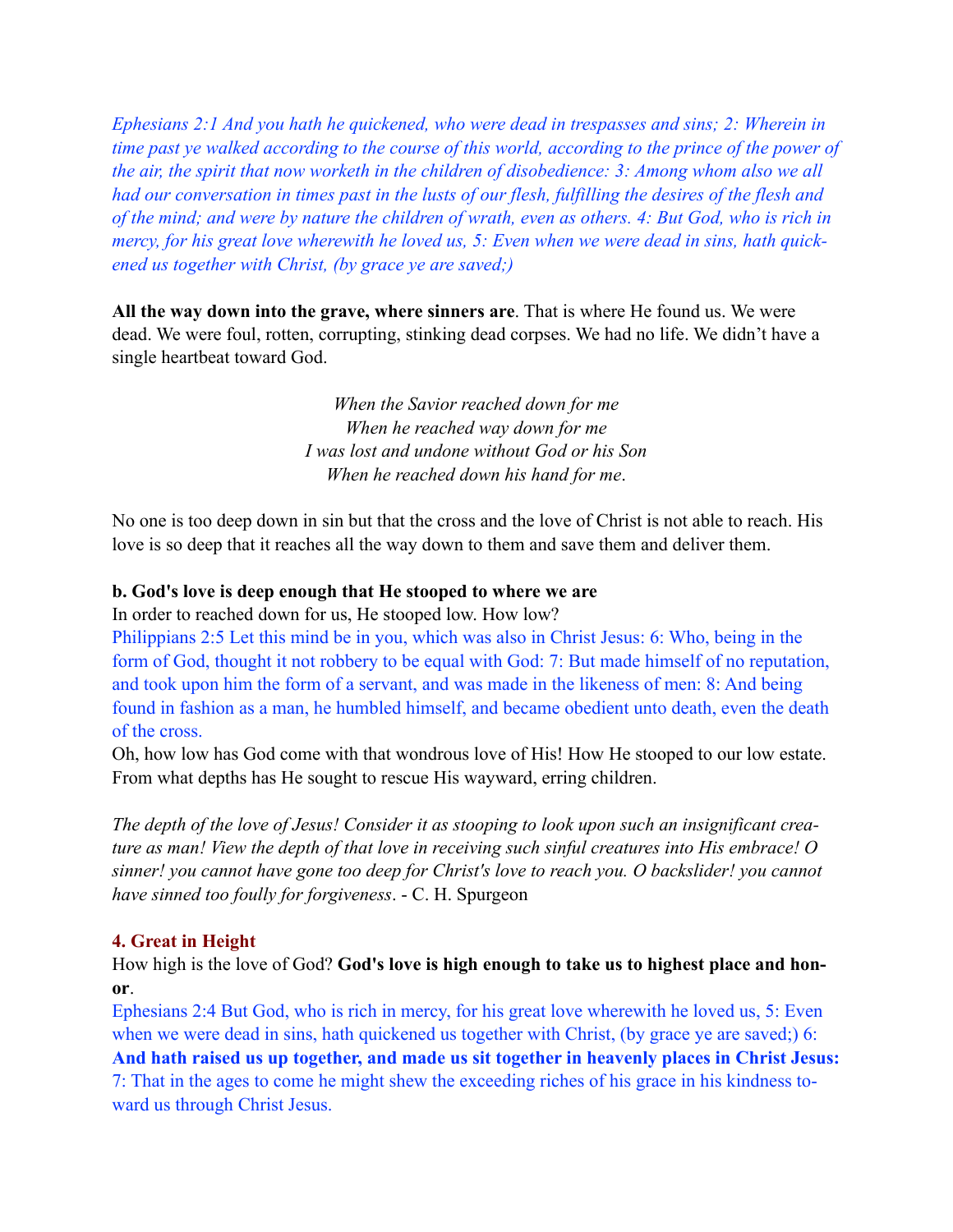There is no higher place and honor than to be seated together in the heavenly places in Christ Jesus. We will be exalted together with Christ.

The depth and height of God's love raises us from the lowest pit to the greatest height.

*The love of God is greater far Than tongue or pen can ever tell; It goes beyond the highest star, And reaches to the lowest hell; The guilty pair, bowed down with care, God gave His Son to win; His erring child He reconciled, And pardoned from his sin.* 

*Refrain: Oh, love of God, how rich and pure! How measureless and strong! It shall forevermore endure— The saints' and angels' song.* 

God's love is wide enough to include every person. God's love is long enough to last through all eternity. God's love is deep enough to reach the worst sinner. God's love is high enough to take us to highest place.

The love of Christ, how wonderful, how marvelous, how great, how incomprehensible! It is high I cannot attain unto it!

May the Holy Ghost shed abroad the love of Christ into our hearts.

Romans 5:5 And hope maketh not ashamed; because the love of God is shed abroad in our hearts by the Holy Ghost which is given unto us.

## **III - The Outcome of God's Love**

18: May be able to comprehend with all saints what is the breadth, and length, and depth, and height; 19: And to know the love of Christ, which passeth knowledge, **that ye might be filled with all the fulness of God**.

Then you will be made complete with all the fullness of life and power that comes from God.

*"Among all the great sayings in this prayer, this is the greatest. To be FILLED with God is a great thing; to be filled with the FULLNESS of God is still greater; but to be filled with ALL the fullness of God utterly bewilders the sense and confounds the understanding."* (Clarke)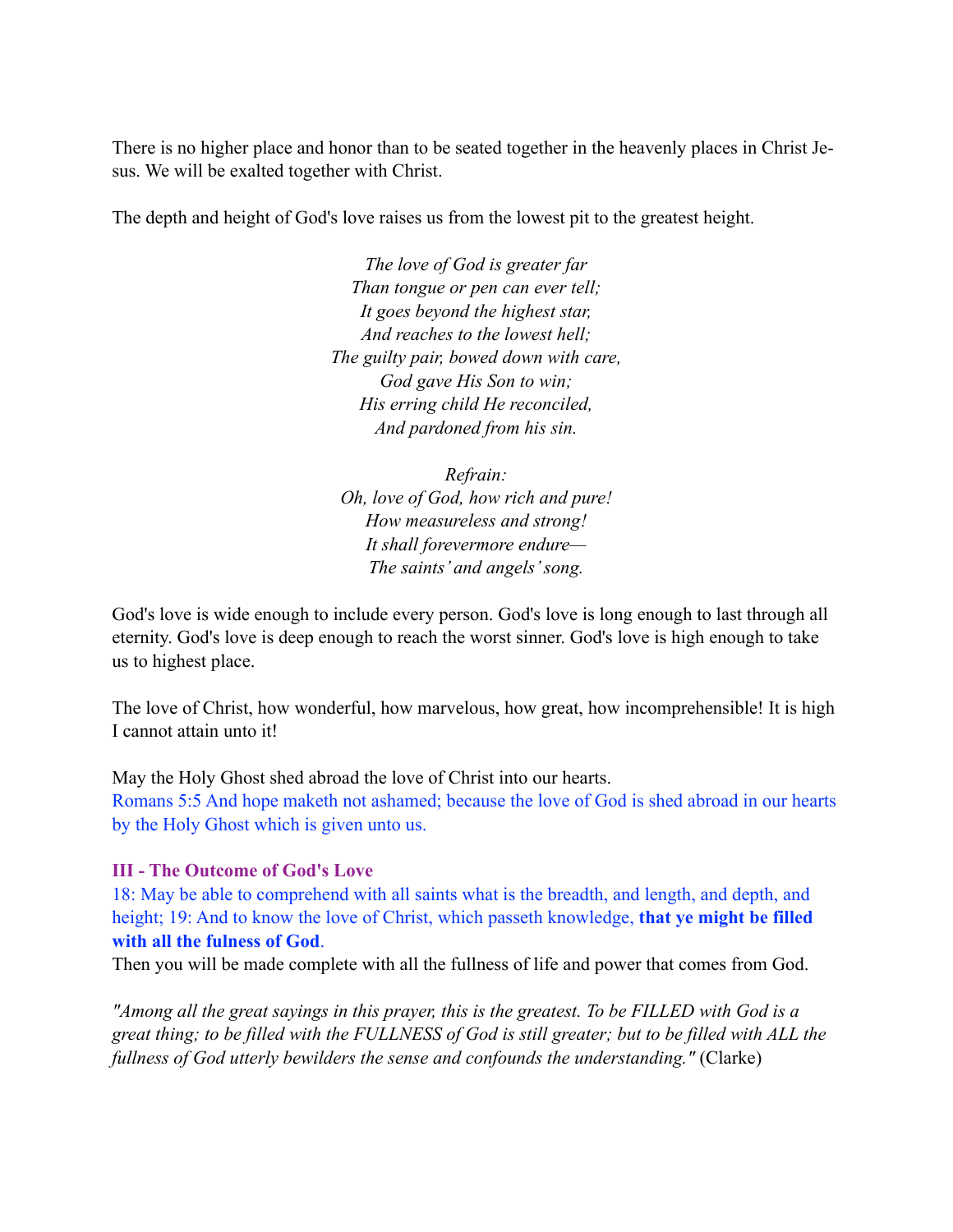## **IV - The Proper Response to God's Love**

# **The bottom line is that, the love of Christ for us is without limit**

It cannot be measured.

Ephesians 2:4 But God, who is rich in mercy, **for his great love wherewith he loved us**, 5: Even when we were dead in sins, hath quickened us together with Christ, (by grace ye are saved;)

John 3:16 For God so loved the world ….

1 John 5:1 Behold what manner of love …

Ephesians 3:18 May be able to comprehend with all saints what is the breadth, and length, and depth, and height; 19: And to know the love of Christ, which passeth knowledge, that ye might be filled with all the fullness of God.

It is so great it is beyond comprehension, it is beyond understanding, it is beyond explanation.

I can't understand it, but I know it is true, I have experienced it and I can never be separated from it.

Romans 8:35 Who shall separate us from the love of Christ? shall tribulation, or distress, or persecution, or famine, or nakedness, or peril, or sword? 36: As it is written, For thy sake we are killed all the day long; we are accounted as sheep for the slaughter. 37: Nay, in all these things we are more than conquerors through him that loved us. 38: For I am persuaded, that neither death, nor life, nor angels, nor principalities, nor powers, nor things present, nor things to come, 39: Nor height, nor depth, nor any other creature, shall be able to separate us from the love of God, which is in Christ Jesus our Lord.

### **But there's one more thing that we need to understand about God and His love**

An atheist girl asked a Christian, I don't believe the Bible and I don't believe in God and Jesus Christ, am I going to Hell?

The most important message that we could ever hear is, God loves you and me. But we need to understand that love **does not force**. Love **does not manipulate**. Love **does not coerce**. God does not force His love upon us. God will not force anybody into Heaven against their will. God will not force anybody into His presence for all eternity. If a person does not bow to God as the Creator, God will not force him into His presence against his will. He respects him and his choice too much to force him into Heaven.

But we've got to go to Christ, to His love. He loves us so much that He wants to give us eternal life and to live with Him eternally. If we want to be received as Prodigals, we must come as the prodigal son.

**So what is the proper respond to the great love where with He loved us? Love Him back!** .